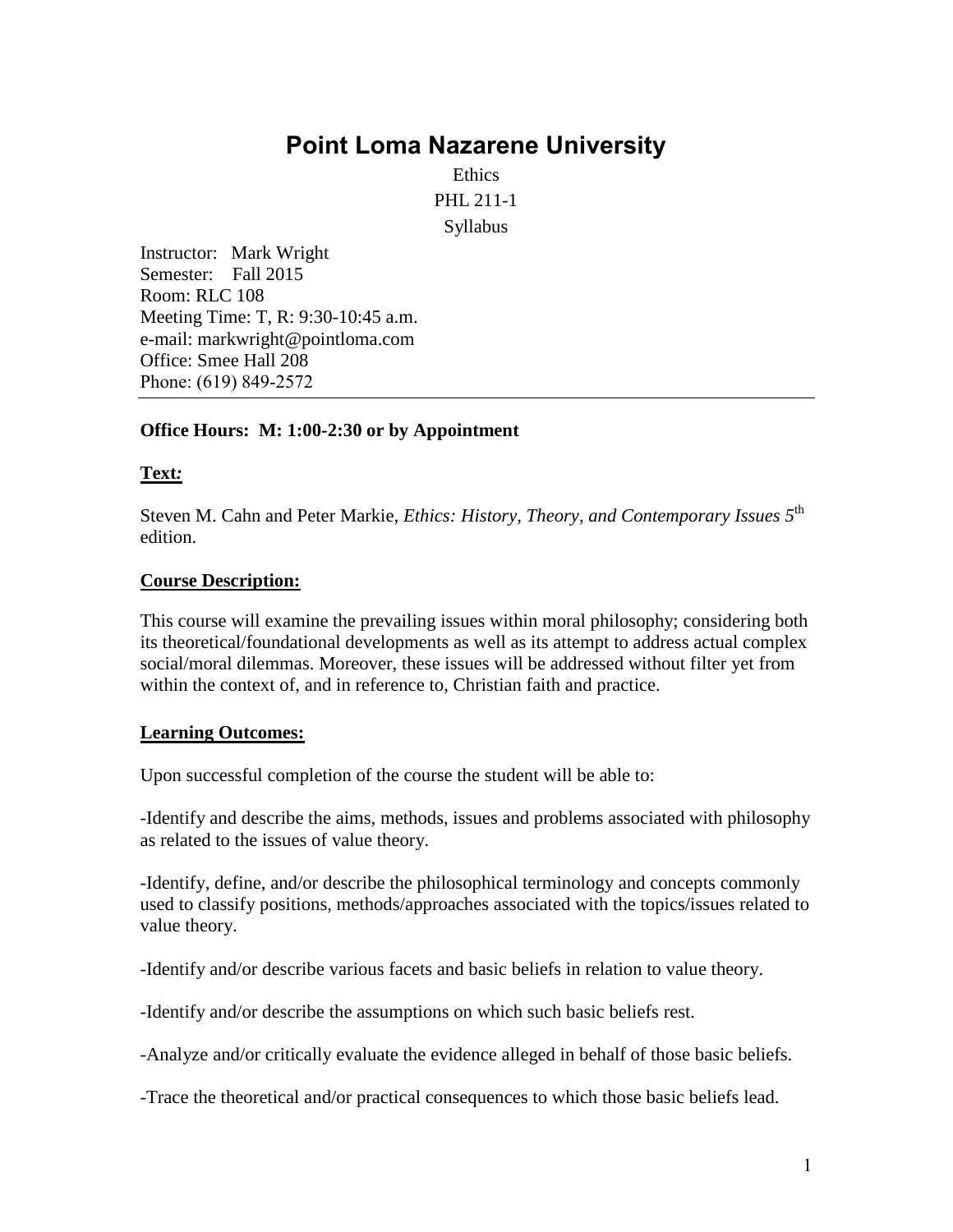## **My Expectations:**

- 1. Attend all sessions of the class. Please inform me if you will miss any of the class meetings.
- 2. Read the textbook sections and the readings prior to the day that we are to discuss them.
- 3. Each student must prepare to critically evaluate their own beliefs on certain ethical issues that we will discuss in class, being open to philosophical discussion about such beliefs.

## **Inclusive language**:

The School of Theology and Christian Ministry has adopted the following statement: The School of Theology and Christian Ministry is committed to the equality of women and men. Recognizing that people have often used the English language in ways that imply the exclusion or inferiority of women, the department urges students, faculty and staff to avoid sexist language in public discourse, in classroom discussion, and in their writings.

## **Academic accommodations**:

While all students are expected to meet the minimum standards for completion of this course as established by the instructor, students with disabilities may require academic accommodations. At Point Loma Nazarene University, these students are requested to file documentation during the first two weeks of the semester with the Academic Support Center (ASC), located in the Bond Academic Center. This policy assists the University in its commitment to full compliance with Section 504 of the Rehabilitation Act and the Americans with Disabilities Act. Section 504 (a) prohibits discrimination against students with special needs and guarantees all qualified students equal access to and benefits of PLNU programs and activities. Once the student files documentation, the ASC will contact the student's instructors and provide written recommendations for reasonable and appropriate accommodations to meet the individual learning needs of the student.

## **General Education Statement:**

This course is one of the components of the General Education Program at Point Loma Nazarene University, under the category of "Seeking Cultural Perspectives." By including this course in a common educational experience for undergraduates, the faculty supports a survey of human endeavors from a historical, cultural, linguistic, and philosophical perspective, including developing critical appreciation of human expression--both artistic and literary.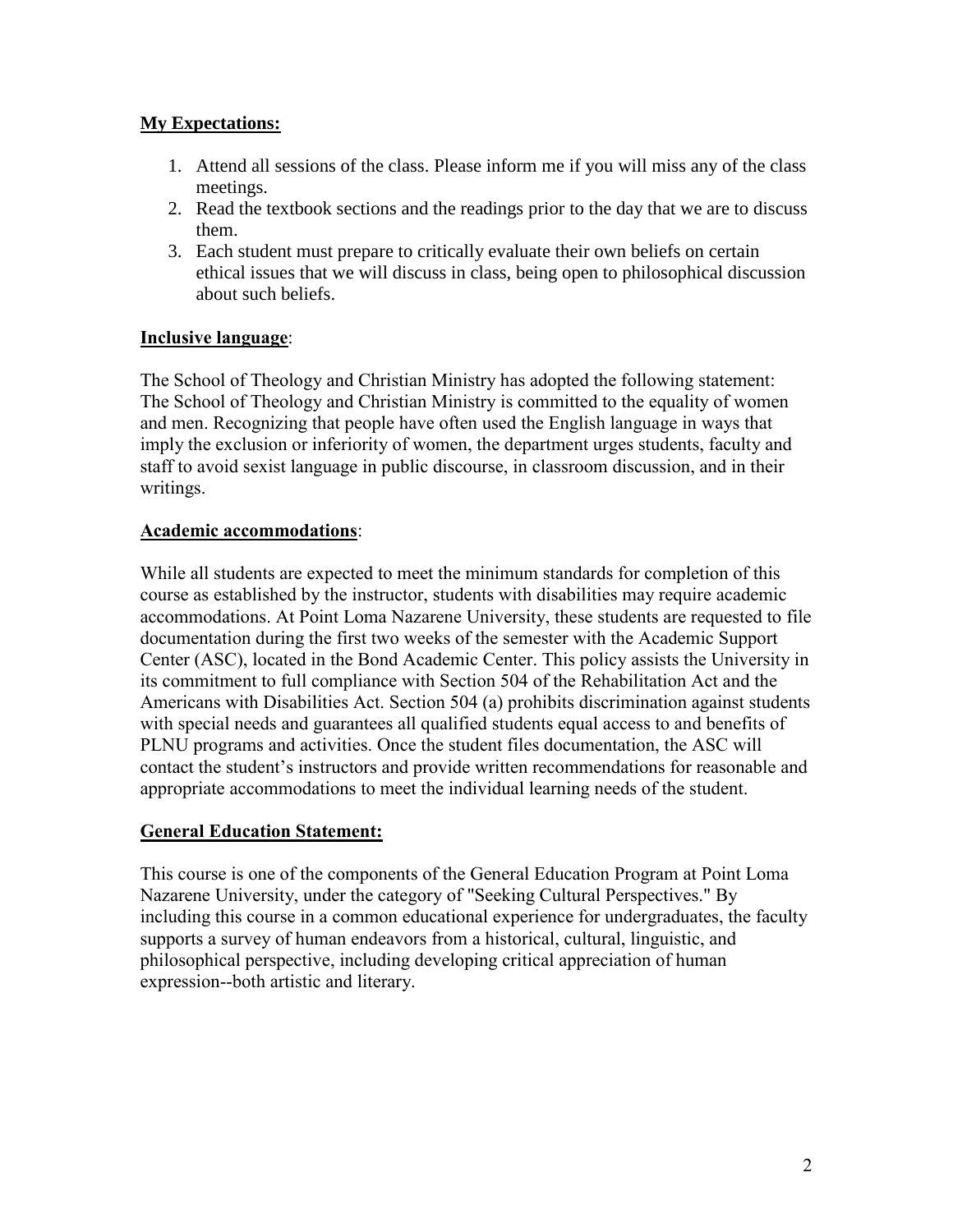### **Attendance:**

It is important that you show up for each and every class. If a student misses 10% of class sessions (4 for a class that meets 3 times per week; 3 for a class that meets twice per week; 2 for a class that meets once per week), that student will be sent a de-enrollment warning. When the student misses 20% of the class sessions, the student will be deenrolled.

#### **Grades will be based as follows**:

*Mid-Term and Final: 200 points*

- *1) Two Response Papers to Philosophers Discussed in class (3 pages, doublespaced): 25 points each. For these papers the student is to:*
- *a) Identify the philosopher's conception of the Good Life (page 1)*
- *b) How is it to be achieved? (page 2)*
- *c) Your response (page 3)*
- *2) One Participation in Food Distribution with Mid-City Church of the Nazarene with Reflection Paper (2 pages in length): 25 points total*

**Or** 

*One Participation in Salvation Army Bread of Life ministry: Tuesday Nights, 6- 7:30 p.m. with Reflection Paper (2 pages in length): 25 points total* 

## **CONSULT COURSE SCHEDULE FOR ASSIGNMENT DUE DATES**

#### **Mid-City Church of the Nazarene Address:**

*4101 University Avenue, San Diego, Ca. 92105*

#### **Distribution Times:**

*Saturday Morning (8:00-9:45 a.m.), Tuesday Afternoon (2:00-3:45 p.m.), Thursday Morning (8:00-9:45 a.m.)* 

#### **Salvation Army Address:**

**825 7th Street, San Diego, Ca. 92101**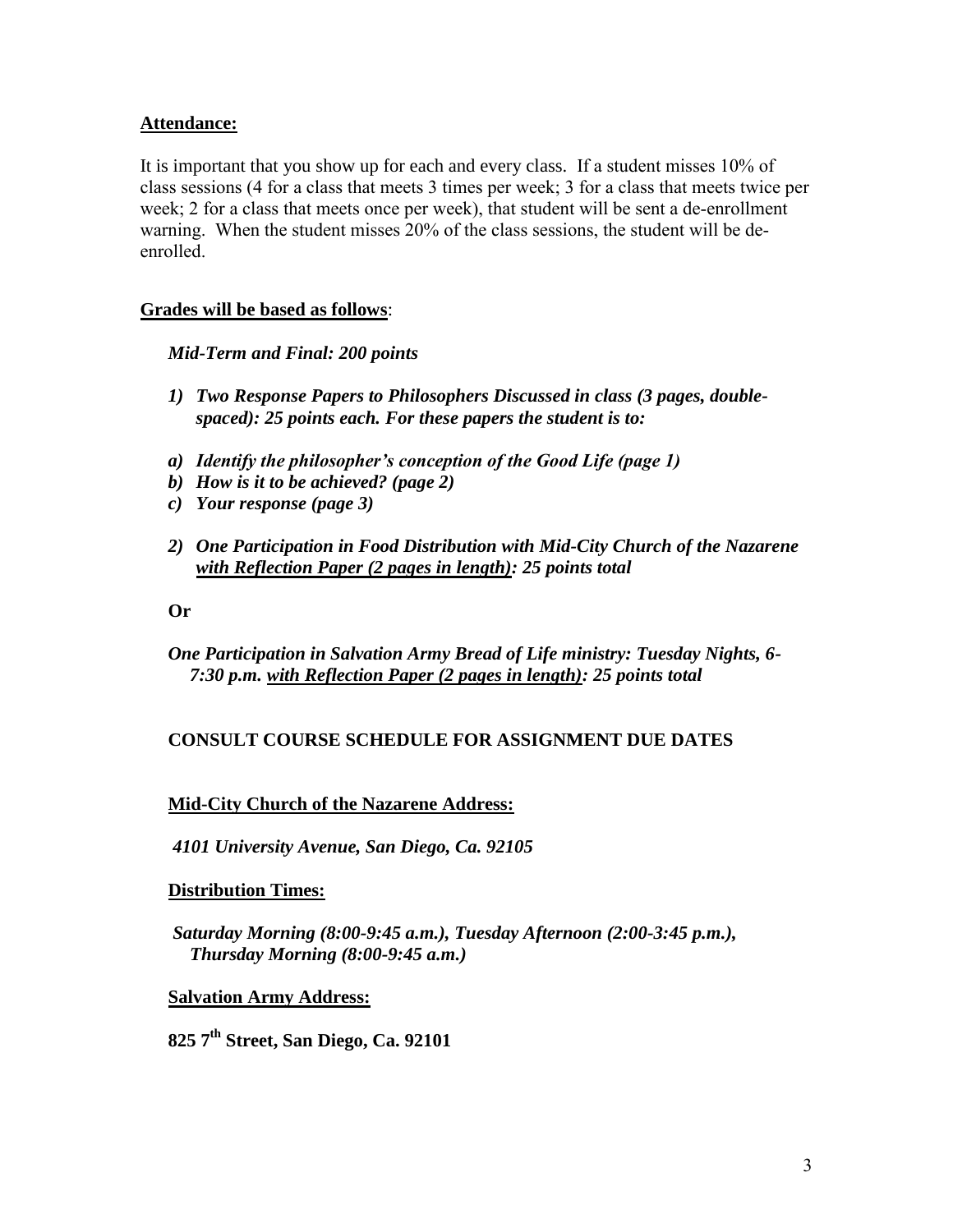## **Extra Credit:**

## *One Extra Food Distribution/Bread of Life participation with Reflection Paper: 5 points*

*One Response Paper to Philosopher discussed in class: 10 points* 

#### **COURSE SCHEDULE:**

## **Pre-Modern Philosophers**

| Week One                                   | Introduction. Plato/Socrates 1-33; 96-107 $(4^{th}, 5^{th})$                                                                                                            |
|--------------------------------------------|-------------------------------------------------------------------------------------------------------------------------------------------------------------------------|
| Week Two<br>203-214 $(5^{th})$             | Aristotle/Epicurus/Epictetus 134-146; 178-194 (4 <sup>th</sup> );Epictetus,                                                                                             |
| Week Three                                 | Augustine/Aquinas 195-216 (4 <sup>th</sup> ); 214-235 (5 <sup>th</sup> )                                                                                                |
|                                            | <b>Modern Philosophers</b>                                                                                                                                              |
| Week Four                                  | Hobbes/Butler 216-227; 228-243 $(4^{\text{th}})$ ; 236-275 $(5^{\text{th}})$                                                                                            |
| Week Five                                  | Hume/Kant 243-254; 308-316 (4 <sup>th</sup> ); 276-287; 341-350 (5 <sup>th</sup> )                                                                                      |
| Week Six                                   | Bentham/Mill 319-327; 341-360 (4 <sup>th</sup> ); 353-361; 375-395 (5 <sup>th</sup> )                                                                                   |
| Week Seven                                 | Nietzsche 362-394 (4 <sup>th</sup> ); 397-429 (5 <sup>th</sup> ) First Philosophy<br><b>Response paper due Thursday October 15</b>                                      |
| Week Eight                                 | <b>Mid-Term Thursday October 22</b>                                                                                                                                     |
|                                            | <b>Contemporary Philosophers</b>                                                                                                                                        |
| Week Nine                                  | Camus/Sartre 397-412 (4 <sup>th</sup> ); 432-447 (5 <sup>th</sup> )                                                                                                     |
| Week Ten                                   | Moore/Ayer 423-429; 449-455 (4 <sup>th</sup> ); 459-465; 485-491 (5 <sup>th</sup> )                                                                                     |
| Week Eleven<br><b>Thursday November 12</b> | Anscombe/Held/ Rawls 491-503; 724-737; 515-534 (4 <sup>th</sup> ) 527-<br>539;775-788; 551-570 (5 <sup>th</sup> ) Food Distribution/Bread of Life Reflection Papers Due |
| Week Twelve                                | Harman/Sturgeon 633-656 (4 <sup>th</sup> ); 684-707 (5 <sup>th</sup> )                                                                                                  |
| Week Thirteen                              | Wolf/Nagel 739-760 $(4^{\text{th}})$ ; 790-810 $(5^{\text{th}})$                                                                                                        |